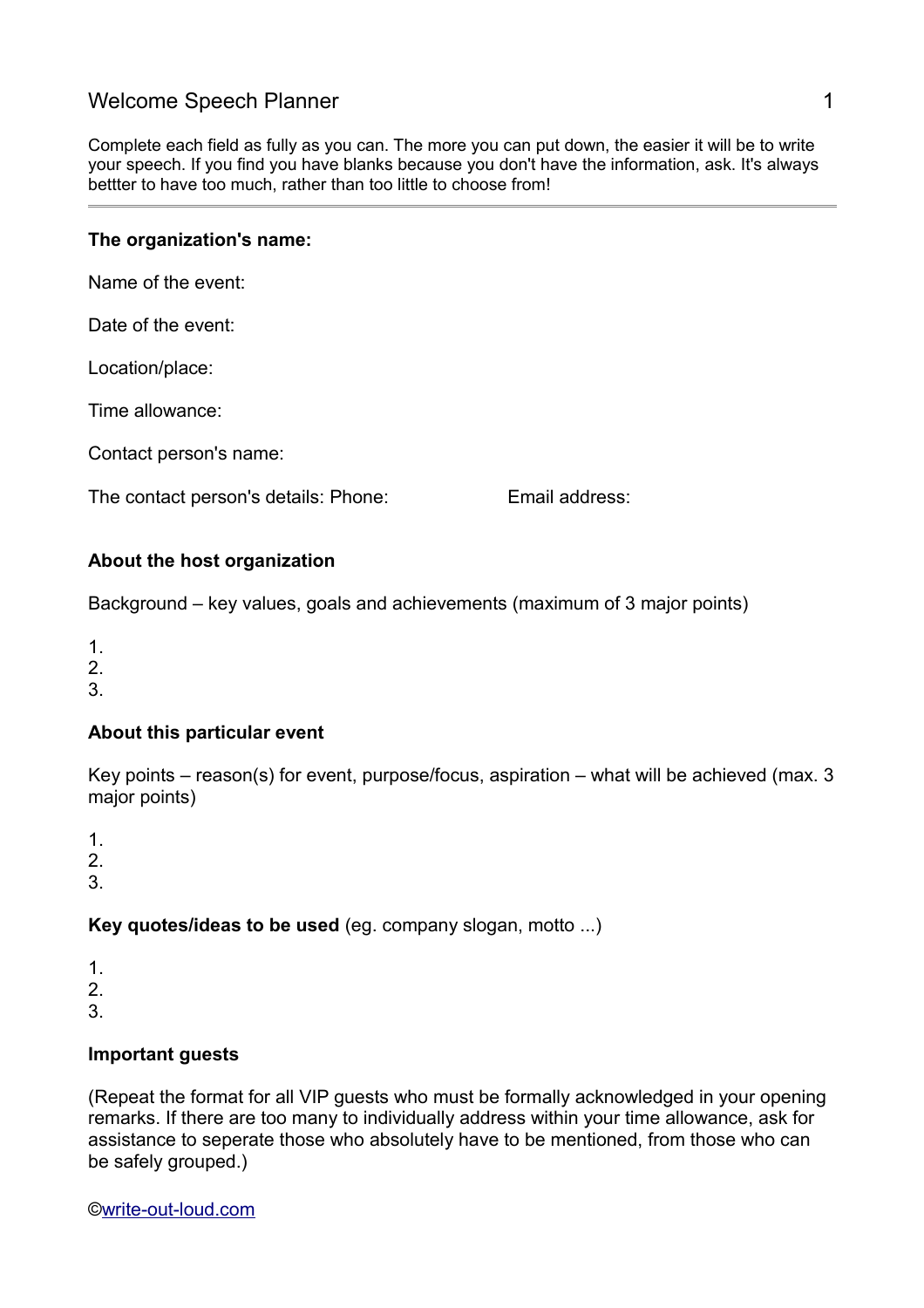Name & title (if appropriate): Relevant expertise/background: Key point to highlight:

Name & title (if appropriate): Relevant expertise/background: Key point to highlight:

Name & title (if appropriate): Relevant expertise/background: Key point to highlight:

#### **Other information that may require inclusion**

Introduction of the speaker(s) to follow you

Name & title: Hand over remarks:

General business (eg. Safety instructions - emergency exists – any message the audience needs as part of running of the event.)

1. 2

3.

## **Audience Analysis**

Uniting characteristics (interests, concerns, experiences ...)

1.

2.

3.

Key demographics (age, gender ...)

1.

 $\mathcal{P}$ 

3.

Language/tone (What is wanted? Formal, informal? Ask for examples of speakers/speeches seen as desirable if you're unsure.)

1.

[©write-out-loud.com](http://www.write-out-loud.com/)